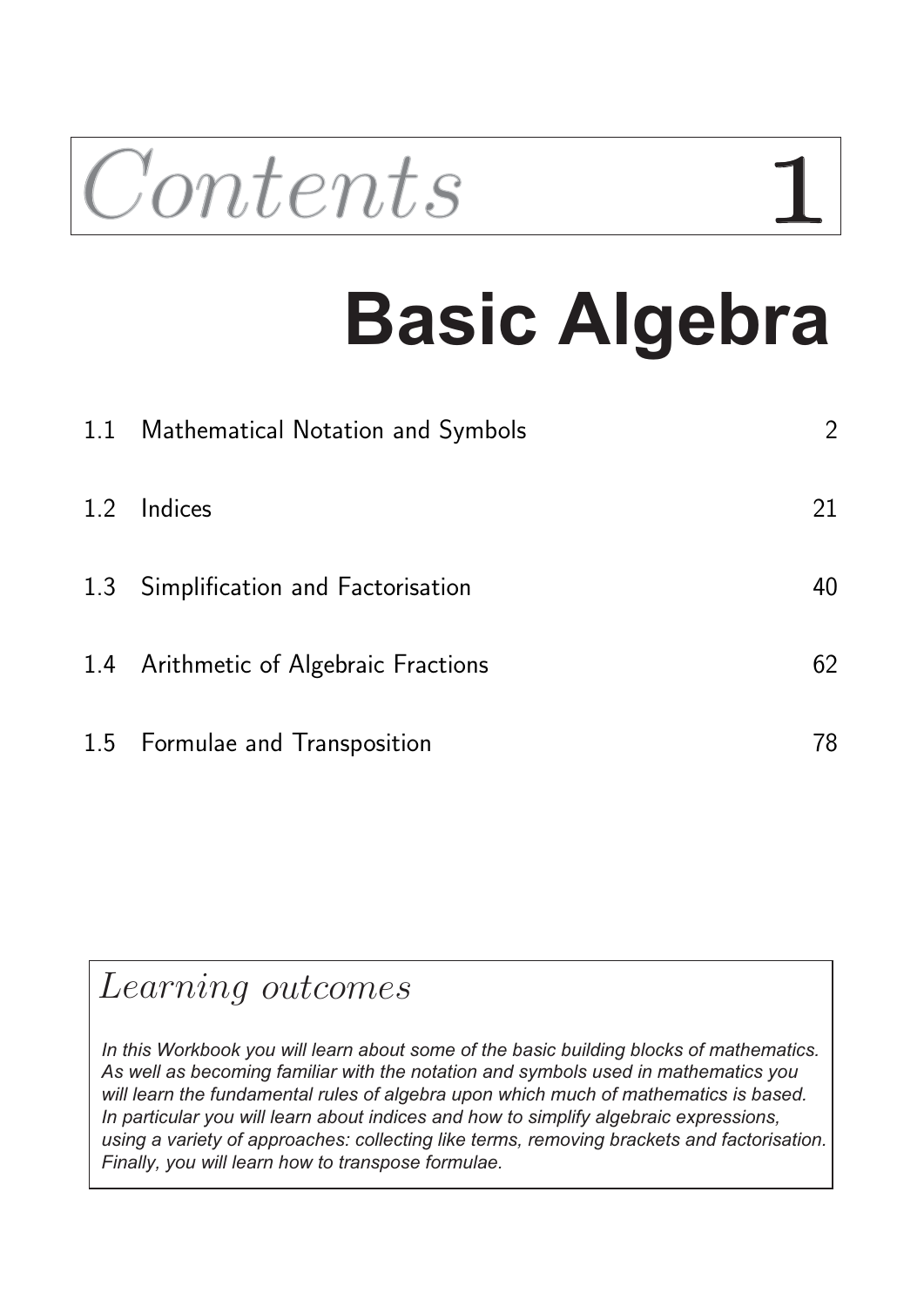## **Mathematical Notation and Symbols**





This introductory Section reminds you of important notations and conventions used throughout engineering mathematics. We discuss the arithmetic of numbers, the plus or minus sign,  $\pm$ , the modulus notation | |, and the factorial notation !. We examine the order in which arithmetical operations are carried out. Symbols are introduced to represent physical quantities in formulae and equations. The topic of algebra deals with the manipulation of these symbols. The Section closes with an introduction to algebraic conventions. In what follows a working knowledge of the addition, subtraction, multiplication and division of numerical fractions is essential.

| $\mathbf{Q}$ Prerequisites               | • be able to add, subtract, multiply and divide<br>fractions                     |  |
|------------------------------------------|----------------------------------------------------------------------------------|--|
| Before starting this Section you should  | • be able to express fractions in equivalent<br>forms                            |  |
| $\mathbf{Z}$<br><b>Learning Outcomes</b> | • recognise and use a wide range of common<br>mathematical symbols and notations |  |

On completion you should be able to ...

2 HELM (2008): Workbook 1: Basic Algebra

 $\overline{\phantom{0}}$ 

 $\overline{\phantom{0}}$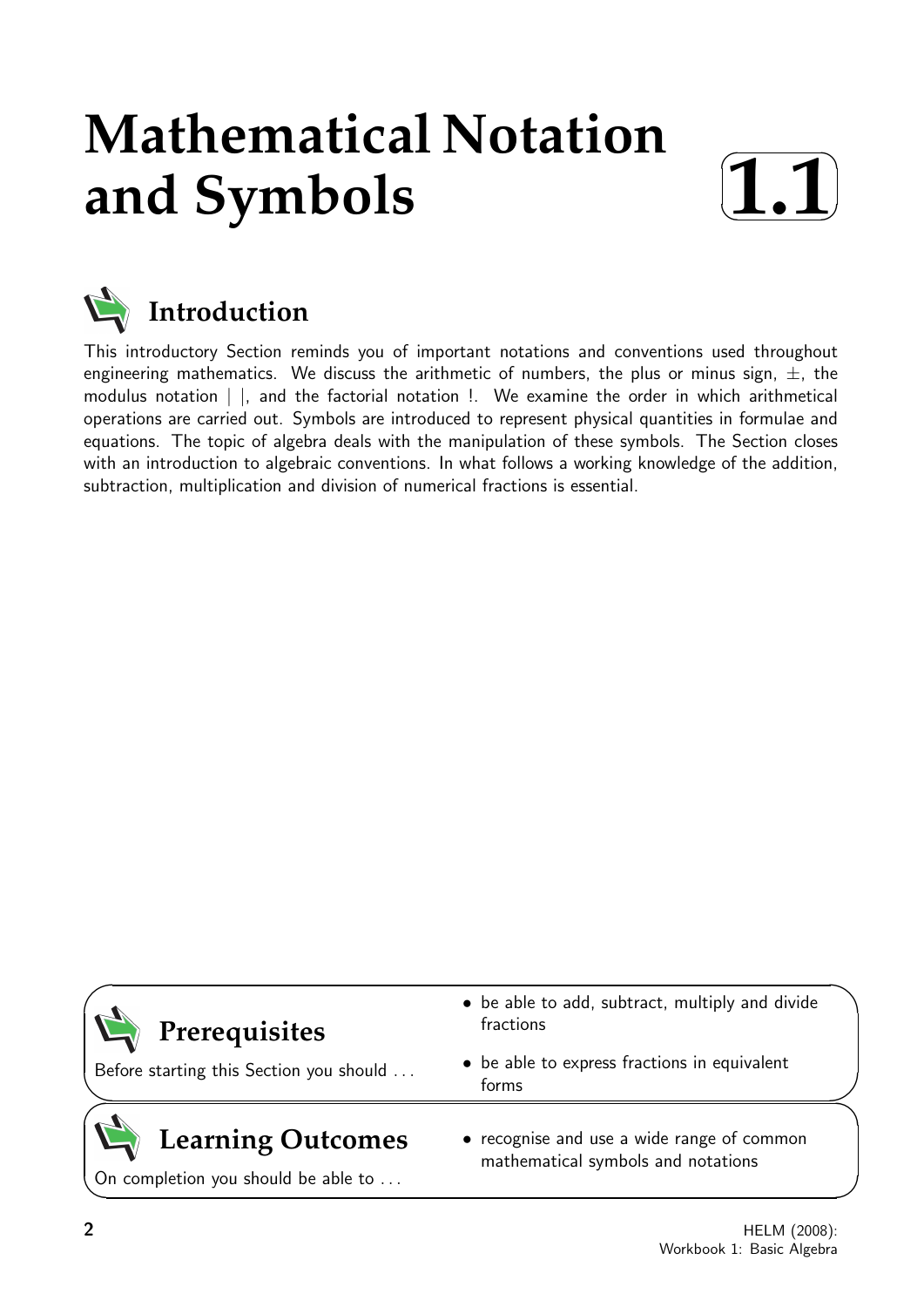

## **1. Numbers, operations and common notations**

A knowledge of the properties of numbers is fundamental to the study of engineering mathematics. Students who possess this knowledge will be well-prepared for the study of algebra. Much of the terminology used throughout the rest of this Section can be most easily illustrated by applying it to numbers. For this reason we strongly recommend that you work through this Section even if the material is familiar.

#### **The number line**

A useful way of picturing numbers is to use a **number line**. Figure 1 shows part of this line. Positive numbers are represented on the right-hand side of this line, negative numbers on the left-hand side. Any whole or fractional number can be represented by a point on this line which is also called the real number line, or simply the real line. Study Figure 1 and note that a minus sign is always used to indicate that a number is negative, whereas the use of a plus sign is optional when describing positive numbers.

The line extends indefinitely both to the left and to the right. Mathematically we say that the line extends from minus infinity to plus infinity. The symbol for **infinity** is  $\infty$ .





The symbol  $>$  means 'greater than'; for example  $6 > 4$ . Given any number, all numbers to the right of it on the number line are greater than the given number. The symbol  $\lt$  means 'less than'; for example  $-3 < 19$ . We also use the symbols > meaning 'greater than or equal to' and  $\leq$  meaning 'less than or equal to'. For example,  $7 \leq 10$  and  $7 \leq 7$  are both true statements.

Sometimes we are interested in only a small section, or **interval**, of the real line. We write  $[1,3]$  to denote all the real numbers between 1 and 3 inclusive, that is 1 and 3 are included in the interval. Therefore the interval [1, 3] consists of all real numbers x, such that  $1 \leq x \leq 3$ . The square brackets,  $\left[\right]$  mean that the end-points are included in the interval and such an interval is said to be **closed**. We write  $(1, 3)$  to represent all real numbers between 1 and 3, but not including the end-points. Thus  $(1, 3)$  means all real numbers x such that  $1 < x < 3$ , and such an interval is said to be **open**. An interval may be closed at one end and open at the other. For example,  $(1, 3]$  consists of all numbers x such that  $1 < x < 3$ . Intervals can be represented on a number line. A **closed end-point** is denoted by •; an open end-point is denoted by  $\circ$ . The intervals  $(-6, -4)$ ,  $[-1, 2]$  and  $(3, 4]$  are illustrated in Figure 2.



**Figure 2:** The intervals  $(-6, -4)$ ,  $[-1, 2]$  and  $(3, 4]$  depicted on the real line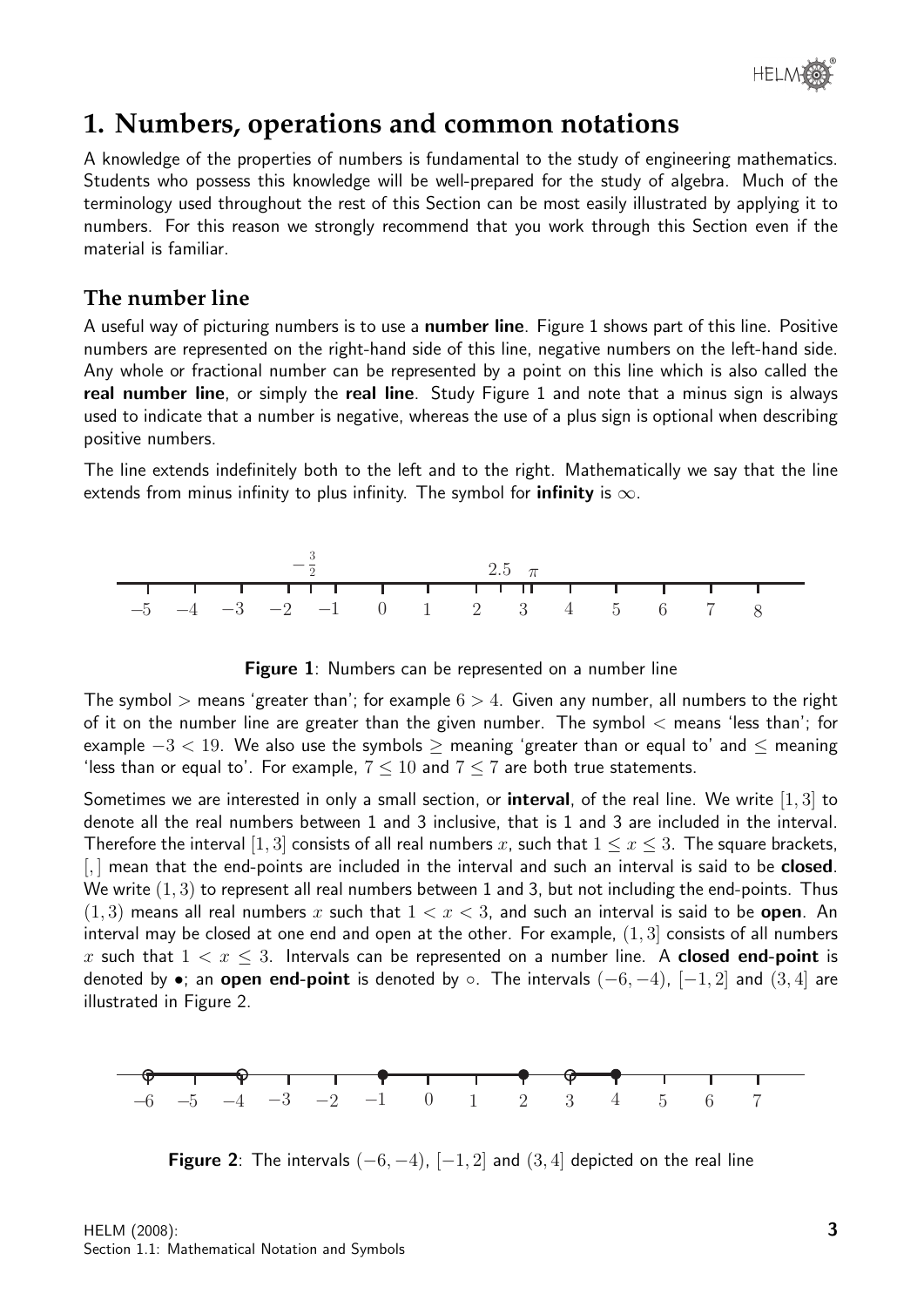## **2. Calculation with numbers**

To perform calculations with numbers we use the **operations**,  $+$ ,  $-$ ,  $\times$  and  $\div$ .

#### **Addition (**+**)**

We say that  $4+5$  is the sum of 4 and 5. Note that  $4+5$  is equal to  $5+4$  so that the order in which we write down the numbers does not matter when we are adding them. Because the order does not matter, addition is said to be **commutative**. This first property is called **commutativity**.

When more than two numbers are to be added, as in  $4 + 8 + 9$ , it makes no difference whether we add the 4 and 8 first to get  $12 + 9$ , or whether we add the 8 and 9 first to get  $4 + 17$ . Whichever way we work we will obtain the same result, 21. Addition is said to be associative. This second property is called associativity.

#### **Subtraction (**−**)**

We say that  $8 - 3$  is the **difference** of 8 and 3. Note that  $8 - 3$  is not the same as  $3 - 8$  and so the order in which we write down the numbers is important when we are subtracting them i.e. subtraction is not commutative. Subtracting a negative number is equivalent to adding a positive number, thus  $7 - (-3) = 7 + 3 = 10$ .

#### **The plus or minus sign (**±**)**

In engineering calculations we often use the notation **plus or minus**,  $\pm$ . For example, we write  $12 \pm 8$  as shorthand for the two numbers  $12 + 8$  and  $12 - 8$ , that is 20 and 4. If we say a number lies in the range  $12 \pm 8$  we mean that the number can lie between 4 and 20 inclusive.

#### **Multiplication (**×**)**

The instruction to multiply, or obtain the product of, the numbers 6 and 7 is written  $6 \times 7$ . Sometimes the multiplication sign is missed out altogether and we write  $(6)(7)$ .

Note that  $(6)(7)$  is the same as  $(7)(6)$  so multiplication of numbers is commutative. If we are multiplying three numbers, as in  $2 \times 3 \times 4$ , we obtain the same result whether we multiply the 2 and 3 first to obtain  $6 \times 4$ , or whether we multiply the 3 and 4 first to obtain  $2 \times 12$ . Either way the result is 24. Multiplication of numbers is associative.

Recall that when multiplying positive and negative numbers the sign of the result is given by the rules given in Key Point 1.

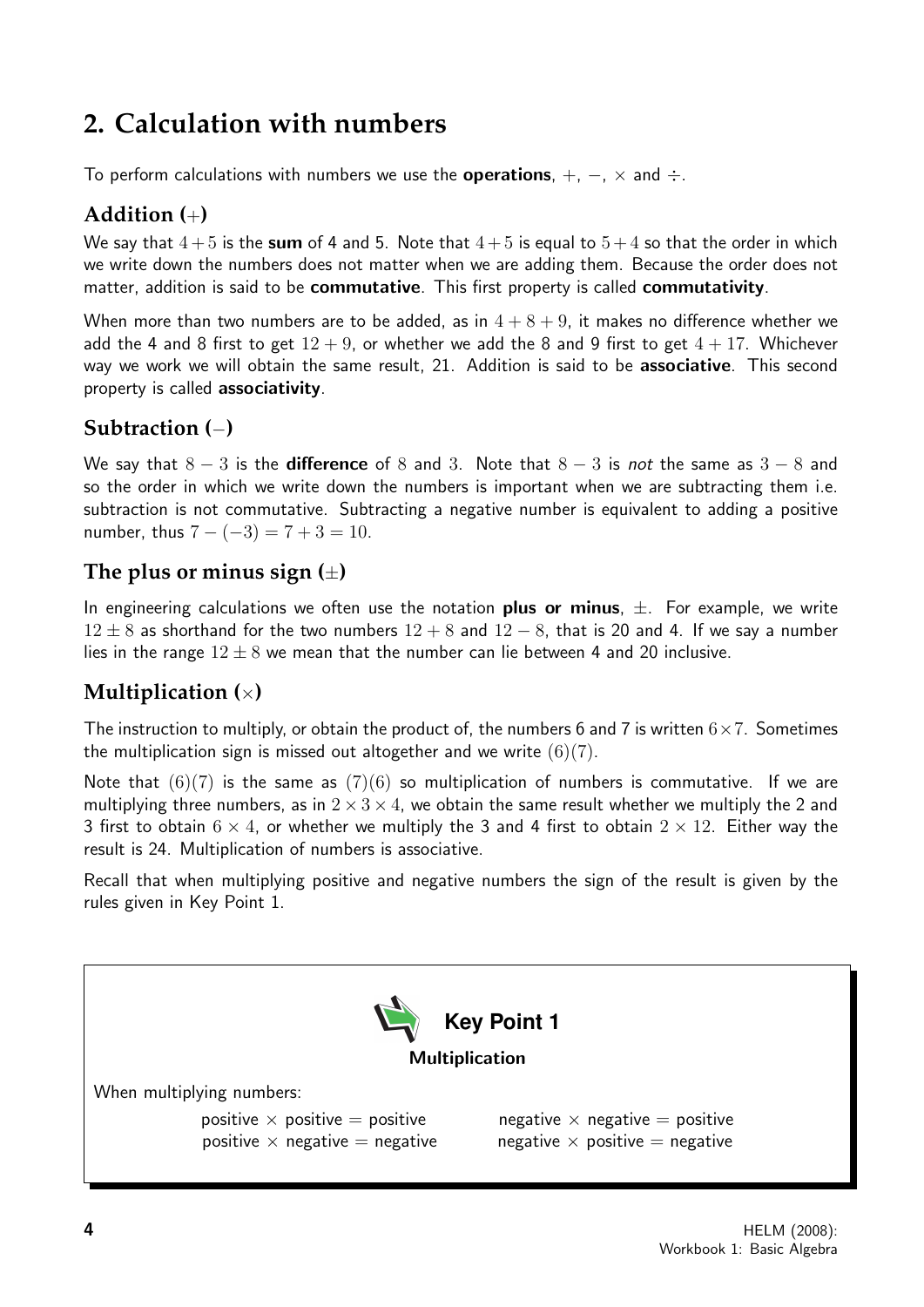

For example,  $(-4) \times 5 = -20$ , and  $(-3) \times (-6) = 18$ .

When dealing with fractions we sometimes use the word 'of' as in 'find  $\frac{1}{2}$ 2 of 36'. In this context 'of' is equivalent to multiply, that is

$$
\frac{1}{2} \text{ of } 36 \text{ is equivalent to } \frac{1}{2} \times 36 = 18
$$

#### **Division (**÷**) or (**/**)**

The quantity  $8 \div 4$  means  $8$  divided by  $4$ . This is also written as  $8/4$  or  $\frac{8}{4}$ 4 and is known as the **quotient** of 8 and 4. In the fraction  $\frac{8}{4}$ 4 the top line is called the numerator and the bottom line is called the **denominator**. Note that  $8/4$  is not the same as  $4/8$  and so the order in which we write down the numbers is important. Division is not commutative.

When dividing positive and negative numbers, recall the following rules in Key Point 2 for determining the sign of the result:



#### **The reciprocal of a number**

The reciprocal of a number is found by inverting it. If the number  $\frac{2}{3}$ 3 is inverted we get 3 2 . So the reciprocal of  $\frac{2}{3}$ 3 is  $\frac{3}{5}$ 2 . Because we can write 4 as  $\frac{4}{1}$ 1 , the reciprocal of 4 is  $\frac{1}{4}$ 4 .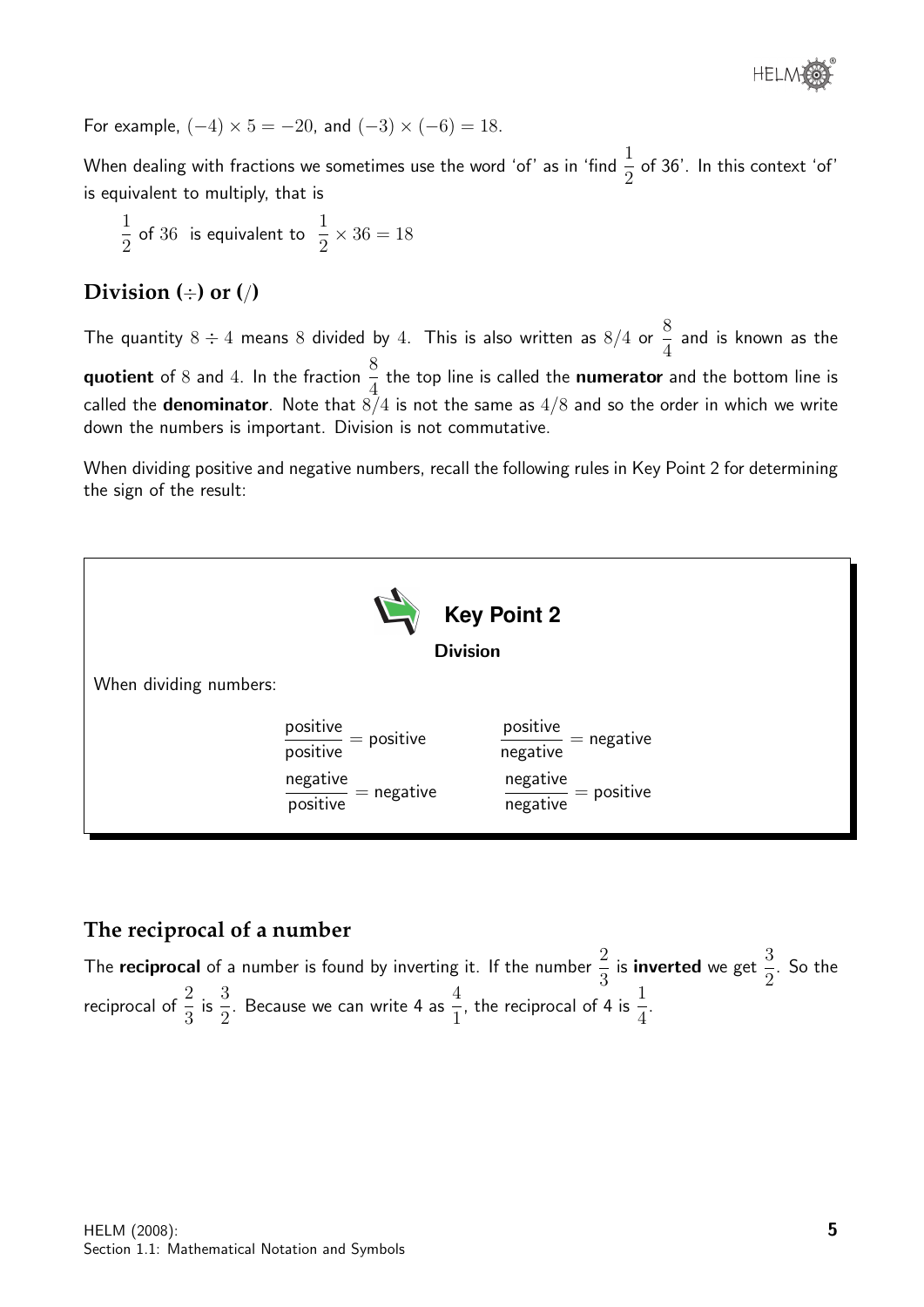

State the reciprocal of (a) 
$$
\frac{6}{11}
$$
, (b)  $\frac{1}{5}$ , (c) -7.

| <b>Your solution</b> |              |              |  |
|----------------------|--------------|--------------|--|
| (a                   | $\mathsf{b}$ | $\mathsf{C}$ |  |
| <b>Answer</b>        |              |              |  |
|                      |              |              |  |

#### **The modulus notation (**| |**)**

We shall make frequent use of the modulus notation | |. The **modulus** of a number is the size of that number regardless of its sign. For example |4| is equal to 4, and  $|-3|$  is equal to 3. The modulus of a number is thus never negative.



State the modulus of (a) -17, (b) 
$$
\frac{1}{5}
$$
, (c)  $-\frac{1}{7}$  (d) 0.

| Your solution |     |                                                                                                         |     |  |  |  |  |  |  |
|---------------|-----|---------------------------------------------------------------------------------------------------------|-----|--|--|--|--|--|--|
| (a)           | (b) | (C)                                                                                                     | (d) |  |  |  |  |  |  |
| <b>Answer</b> |     |                                                                                                         |     |  |  |  |  |  |  |
|               |     | The modulus of a number is found by ignoring its sign. (a) 17 (b) $\frac{1}{5}$ (c) $\frac{1}{7}$ (d) 0 |     |  |  |  |  |  |  |

#### **The factorial symbol (!)**

Another commonly used notation is the factorial, denoted by the exclamation mark '!'. The number 5!, read 'five factorial', or 'factorial five', is a shorthand notation for the expression  $5 \times 4 \times 3 \times 2 \times 1$ , and the number 7! is shorthand for  $7 \times 6 \times 5 \times 4 \times 3 \times 2 \times 1$ . Note that 1! equals 1, and by convention 0! is defined as 1 also. Your scientific calculator is probably able to evaluate factorials of small integers. It is important to note that factorials only apply to positive integers.

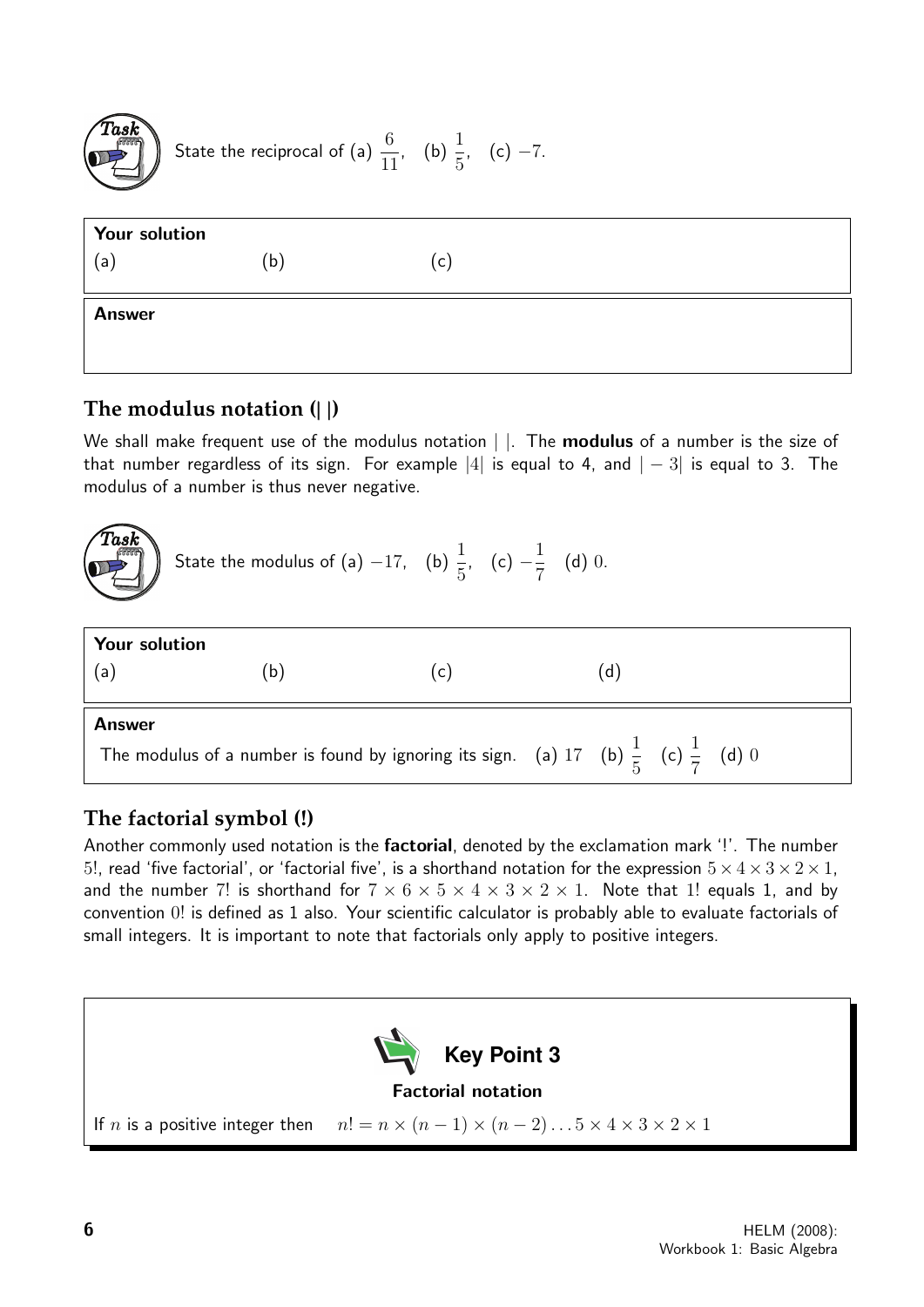

**Example 1**

- (a) Evaluate 4! and 5! without using a calculator.
- (b) Use your calculator to find 10!.

#### Solution

- (a) 4! =  $4 \times 3 \times 2 \times 1 = 24$ . Similarly, 5! =  $5 \times 4 \times 3 \times 2 \times 1 = 120$ . Note that  $5! = 5 \times 4! = 5 \times 24 = 120.$
- (b)  $10! = 3,628,800$ .



Find the factorial button on your calculator and hence compute 11!. (The button may be marked ! or n!). Check that  $11! = 11 \times 10!$ 

| Your solution                                  |                   |
|------------------------------------------------|-------------------|
| $11! =$                                        | $11 \times 10! =$ |
| <b>Answer</b><br>$11! = 39916800$              |                   |
| $11 \times 10! = 11 \times 3628800 = 39916800$ |                   |

## **3. Rounding to** n **decimal places**

In general, a calculator or computer is unable to store every decimal place of a real number. Real numbers are **rounded**. To round a number to n decimal places we look at the  $(n+1)^{th}$  digit in the decimal expansion of the number.

- If the  $(n + 1)^{th}$  digit is 0, 1, 2, 3 or 4 then we round down: that is, we simply chop to n places. (In other words we neglect the  $(n + 1)^{th}$  digit and any digits to its right.)
- $\bullet$  If the  $(n+1)^{th}$  digit is 5, 6, 7, 8 or 9 then we round up: we add 1 to the  $n^{th}$  decimal place and then chop to  $n$  places.

For example

1 3  $= 0.3333$  rounded to 4 decimal places 8 3  $= 2.66667$  rounded to 5 decimal places  $\pi$  = 3.142 rounded to 3 decimal places  $2.3403 = 2.340$  rounded to 3 decimal places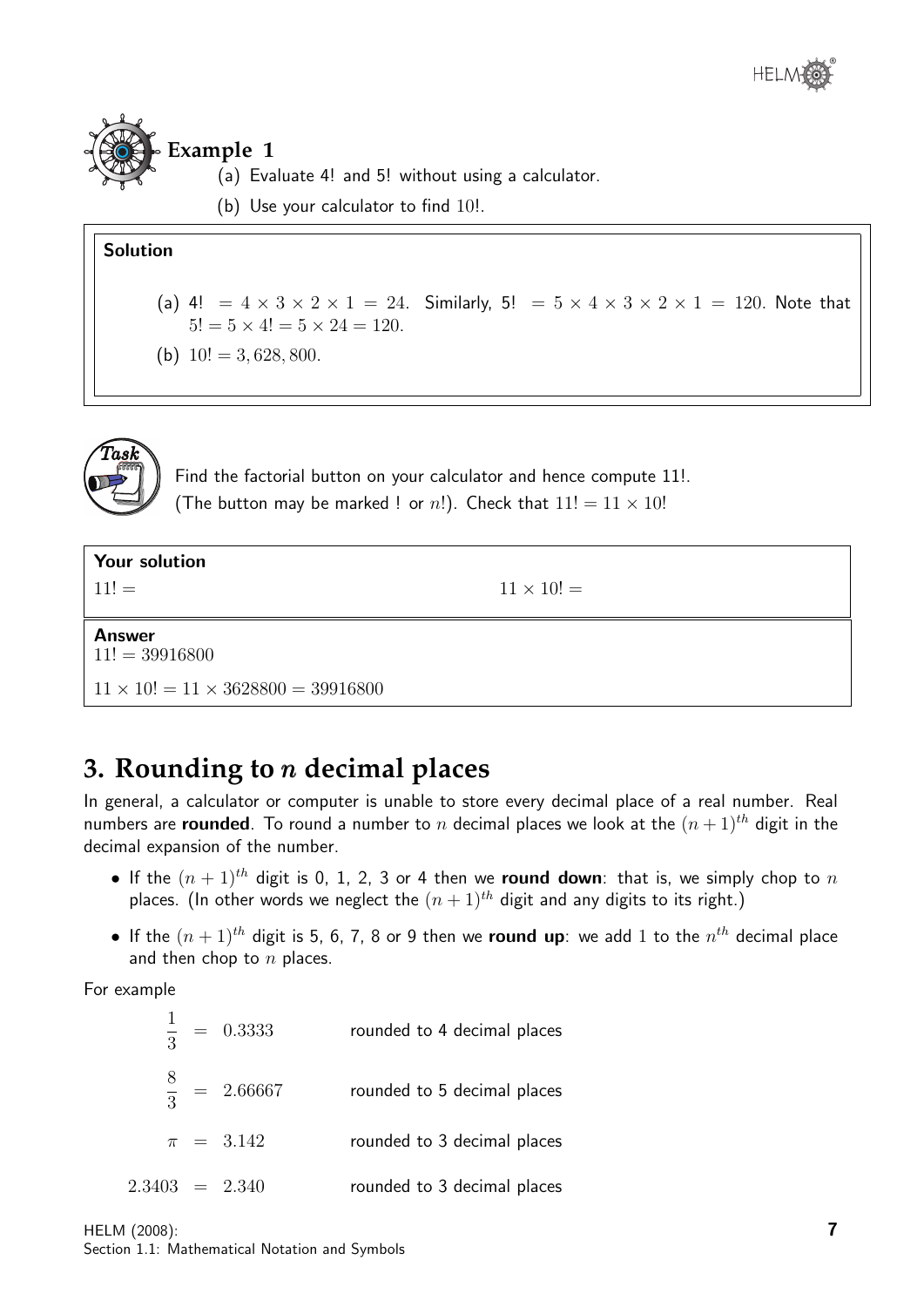Sometimes the phrase 'decimal places' is abbreviated to 'd.p.' or 'dec.pl.'.



0.12345, −0.44444, 0.5555555, 0.000127351, 0.000005, 123.456789

Solution

0.1235, −0.4444, 0.5556, 0.0001, 0.0000, 123.4568



Write down each of these numbers, rounded to 3 decimal places: 0.87264, 0.1543, 0.889412, −0.5555, 45.6789, 6.0003



Answer

0.873, 0.154, 0.889, −0.556, 45.679, 6.000

### **4. Rounding to** n **significant figures**

This process is similar to rounding to decimal places but there are some subtle differences.

To round a number to n significant figures we look at the  $(n + 1)^{th}$  digit in the decimal expansion of the number.

- If the  $(n + 1)^{th}$  digit is 0, 1, 2, 3 or 4 then we round down: that is, we simply chop to n places, inserting zeros if necessary before the decimal point. (In other words we neglect the  $(n + 1)^{th}$  digit and any digits to its right.)
- $\bullet$  If the  $(n+1)^{th}$  digit is 5, 6, 7, 8 or 9 then we round up: we add 1 to the  $n^{th}$  decimal place and then chop to  $n$  places, inserting zeros if necessary before the decimal point.

Examples are given on the next page.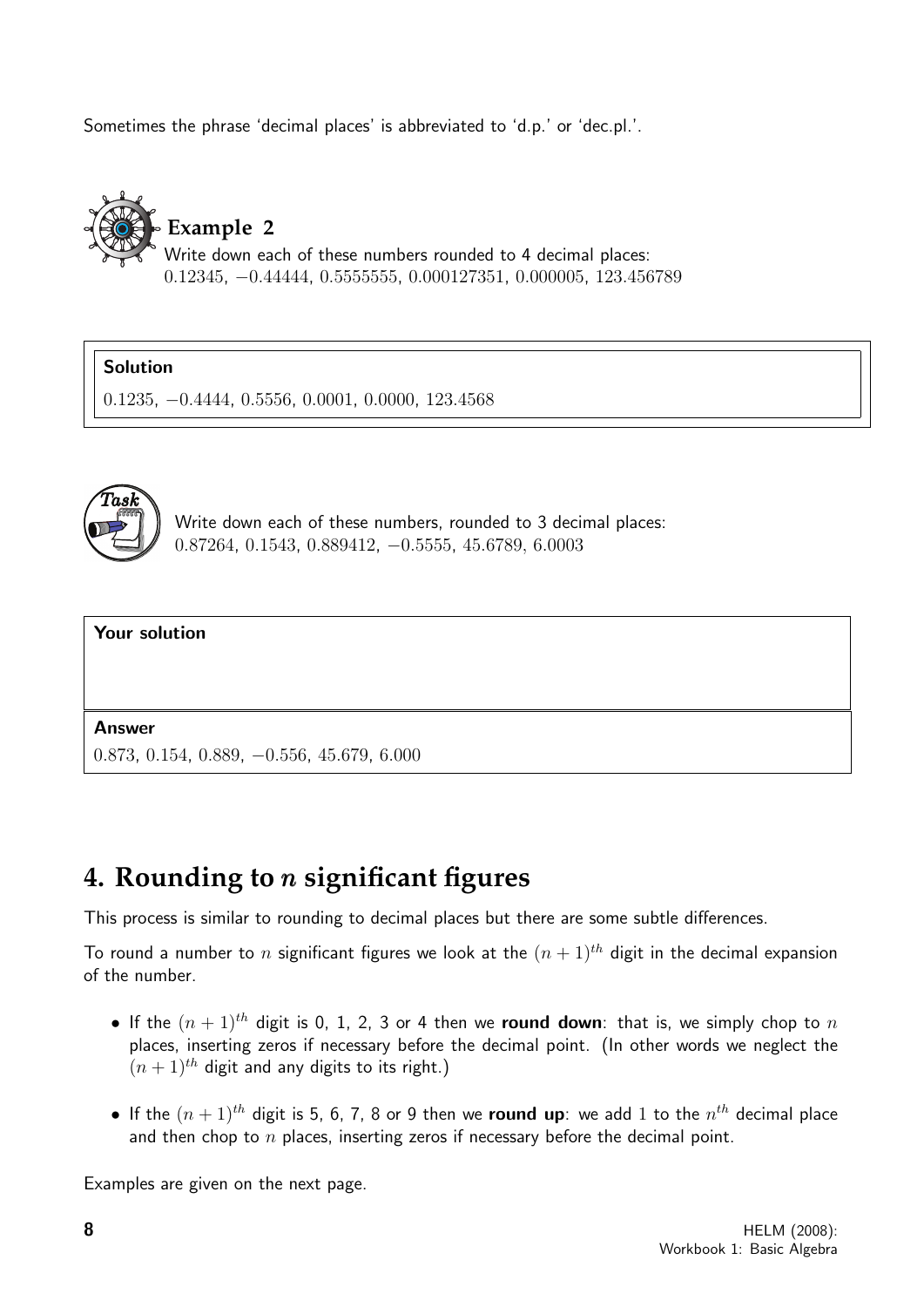

|                  | $\frac{1}{3}$ = 0.3333  | rounded to 4 significant figures |
|------------------|-------------------------|----------------------------------|
|                  | $\frac{8}{3}$ = 2.66667 | rounded to 6 significant figures |
|                  | $\pi = 3.142$           | rounded to 4 significant figures |
| $2136 = 2000$    |                         | rounded to 1 significant figure  |
| $36.78 = 37$     |                         | rounded to 2 significant figures |
| $6.2399 = 6.240$ |                         | rounded to 4 significant figures |
|                  |                         |                                  |

Sometimes the phrase "significant figures" is abbreviated as "s.f." or "sig.fig."



#### **Example 3**

Write down each of these numbers, rounding them to 4 significant figures: 0.12345, −0.44444, 0.5555555, 0.000127351, 25679, 123.456789, 3456543

#### Solution

0.1235, −0.4444, 0.5556, 0.0001274, 25680, 123.5, 3457000



Write down each of these numbers rounded to 3 significant figures: 0.87264, 0.1543, 0.889412, −0.5555, 2.346, 12343.21, 4245321

#### Your solution

#### Answer

0.873, 0.154, 0.889, −0.556, 2.35, 12300, 4250000

#### **Arithmetical expressions**

A quantity made up of numbers and one or more of the operations  $+, -$ ,  $\times$  and  $/$  is called an arithmetical expression. Frequent use is also made of brackets, or parentheses, (), to separate different parts of an expression. When evaluating an expression it is conventional to evaluate quantities within brackets first. Often a division line implies bracketed quantities. For example in the expression  $\frac{1}{7+9}$ there is implied bracketing of the numerator and denominator i.e. the expression is  $\frac{(3+4)}{(7+9)}$  $\frac{(3+4)}{(7+9)}$  and the bracketed quantities would be evaluated first resulting in the number  $\frac{7}{16}$ .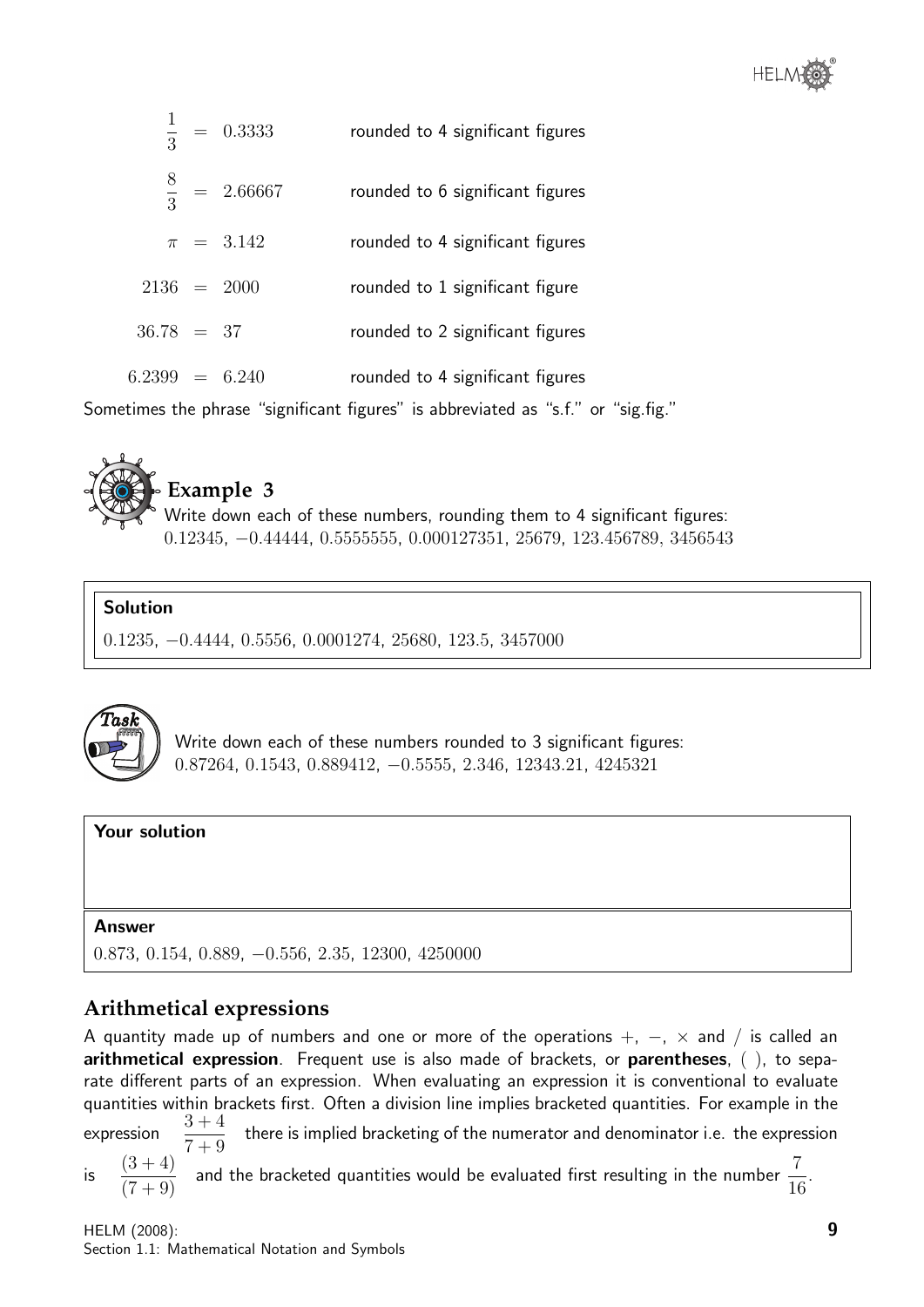#### **The BODMAS rule**

When several arithmetical operations are combined in one expression we need to know in which order to perform the calculation. This order is found by applying rules known as **precedence rules** which specify which operation has priority. The convention is that bracketed expressions are evaluated first. Any multiplications and divisions are then performed, and finally any additions and subtractions. For short, this is called the BODMAS rule.



If an expression contains only multiplication and division we evaluate by working from left to right. Similarly, if an expression contains only addition and subtraction we evaluate by working from left to right. In Section 1.2 we will meet another operation called exponentiation, or raising to a power. We shall see that, in the simplest case, this operation is repeated multiplication and it is usually carried out once any brackets have been evaluated.



#### Solution

The BODMAS rule tells us to perform the multiplication before the addition and subtraction. Thus

 $4 - 3 + 7 \times 2 = 4 - 3 + 14$ 

Finally, because the resulting expression contains just addition and subtraction we work from the left to the right, that is

 $4-3+14=1+14=15$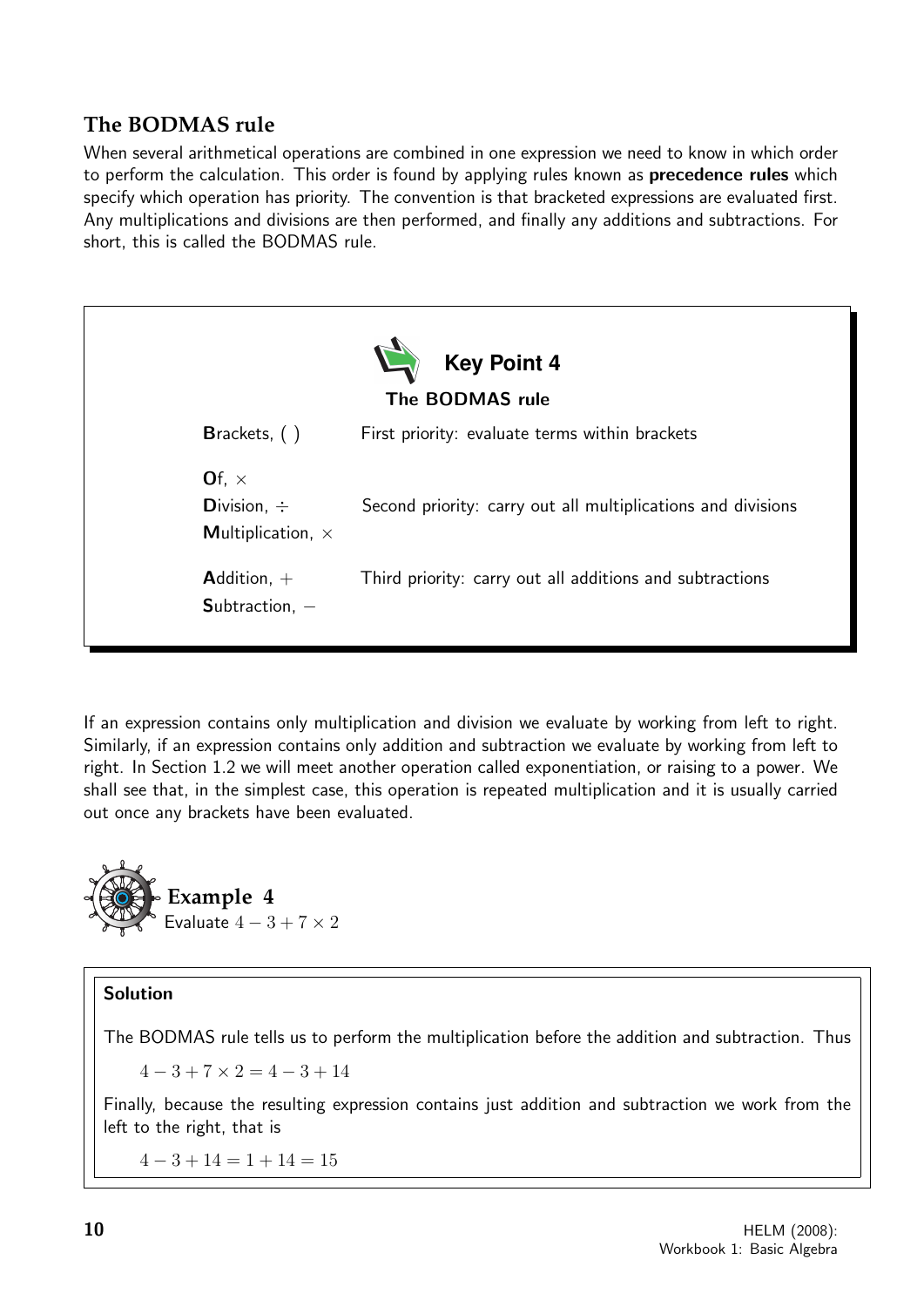



Evaluate  $4 + 3 \times 7$  using the BODMAS rule to decide which operation to carry out first.

#### Your solution

 $4 + 3 \times 7 =$ 

#### Answer

25 (Multiplication has a higher priority than addition.)



Evaluate  $(4-2) \times 5$ .

#### Your solution

 $(4 - 2) \times 5 =$ 

#### Answer

 $2 \times 5 = 10$ . (The bracketed quantity must be evaluated first.)



#### Solution

The bracketed expression is evaluated first:

 $8 \div 2 - (4 - 5) = 8 \div 2 - (-1)$ 

Division has higher priority than subtraction and so this is carried out next giving

 $8 \div 2 - (-1) = 4 - (-1)$ 

Subtracting a negative number is equivalent to adding a positive number. Thus

 $4-(-1)=4+1=5$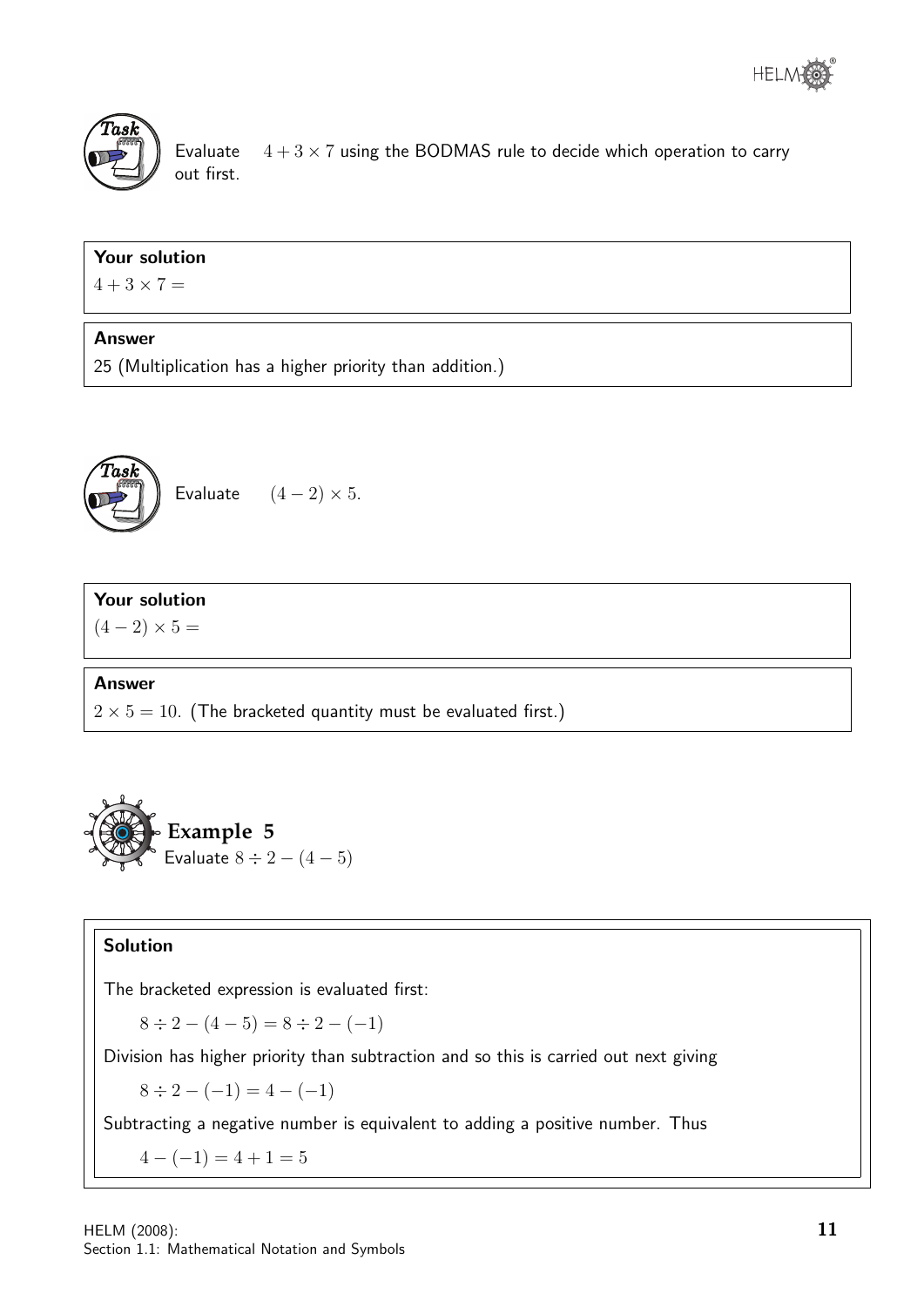

Evaluate 
$$
\frac{9-4}{25-5}
$$
.

(Remember that the dividing line implies that brackets are present around the numerator and around the denominator.)

| Your solution                                                                                              |  |  |  |  |  |
|------------------------------------------------------------------------------------------------------------|--|--|--|--|--|
| <b>Answer</b><br>$rac{9-4}{25-5} = \frac{(9-4)}{(25-5)}$<br>$\frac{1}{2} = \frac{1}{2}$<br>$20^{\degree}4$ |  |  |  |  |  |

#### **Exercises**

|  | 1. Draw a number line and on it label points to represent $-5$ , $-3.8$ , $-\pi$ , $-\frac{5}{6}$ , $-\frac{1}{2}$ , 0, $\sqrt{2}$ , $\pi$ , 5. |  |  |  |  |  |  |  |  |  |
|--|-------------------------------------------------------------------------------------------------------------------------------------------------|--|--|--|--|--|--|--|--|--|
|--|-------------------------------------------------------------------------------------------------------------------------------------------------|--|--|--|--|--|--|--|--|--|

- 2. Simplify without using a calculator  $\quad$  (a)  $-5 \times -3$ ,  $\quad$  (b)  $-5 \times 3$ ,  $\quad$  (c)  $5 \times -3$ ,  $\quad$  (d)  $15 \times -4$ , (e)  $-14 \times -3$ , (f)  $\frac{18}{6}$ −3 , (g)  $\frac{-21}{7}$ 7 , (h)  $\frac{-36}{10}$ −12 .
- 3. Evaluate (a)  $3 + 2 \times 6$ , (b)  $3 2 6$ , (c)  $3 + 2 6$ , (d)  $15 3 \times 2$ , (e)  $15 \times 3 2$ , (f)  $(15 \div 3) + 2$ , (g)  $15 \div 3 + 2$ , (h)  $7 + 4 - 11 - 2$ , (i)  $7 \times 4 + 11 \times 2$ , (j)  $-(-9)$ , (k)  $7 - (-9)$ , (l)  $-19 - (-7)$ , (m)  $-19 + (-7)$ .
- 4. Evaluate (a)  $|-18|$ , (b)  $|4|$ , (c)  $|-0.001|$ , (d)  $|0.25|$ , (e)  $|0.01 0.001|$ , (f) 2!, (g) 8! – 3!, (h)  $\frac{9!}{9!}$  $\frac{6!}{8!}$ .
- 5. Evaluate (a)  $8 + (-9)$ , (b)  $18 (-8)$ , (c)  $-18 + (-2)$ , (d)  $-11 (-3)$
- 6. State the reciprocal of (a) 8, (b)  $\frac{9}{16}$ 13 .
- 7. Evaluate (a)  $7 \pm 3$ , (b)  $16 \pm 7$ , (c)  $-15 \pm \frac{1}{2}$ 2 , (d)  $-16 \pm 0.05$ , (e)  $|-8| \pm 13$ ,  $(f)$  |  $-2$ |  $\pm$  8.
- 8. Which of the following statements are true ?
	- (a)  $-8 \le 8$ , (b)  $-8 \le -8$ , (c)  $-8 \le |8|$ , (d)  $|-8| < 8$ , (e)  $|-8| \le -8$ , (f)  $9! \leq 8!$ , (g)  $8! \leq 10!$ .
- 9. Explain what is meant by saying that addition of numbers is (a) associative, (b) commutative. Give examples.
- 10. Explain what is meant by saying that multiplication of numbers is (a) associative, (b) commutative. Give examples.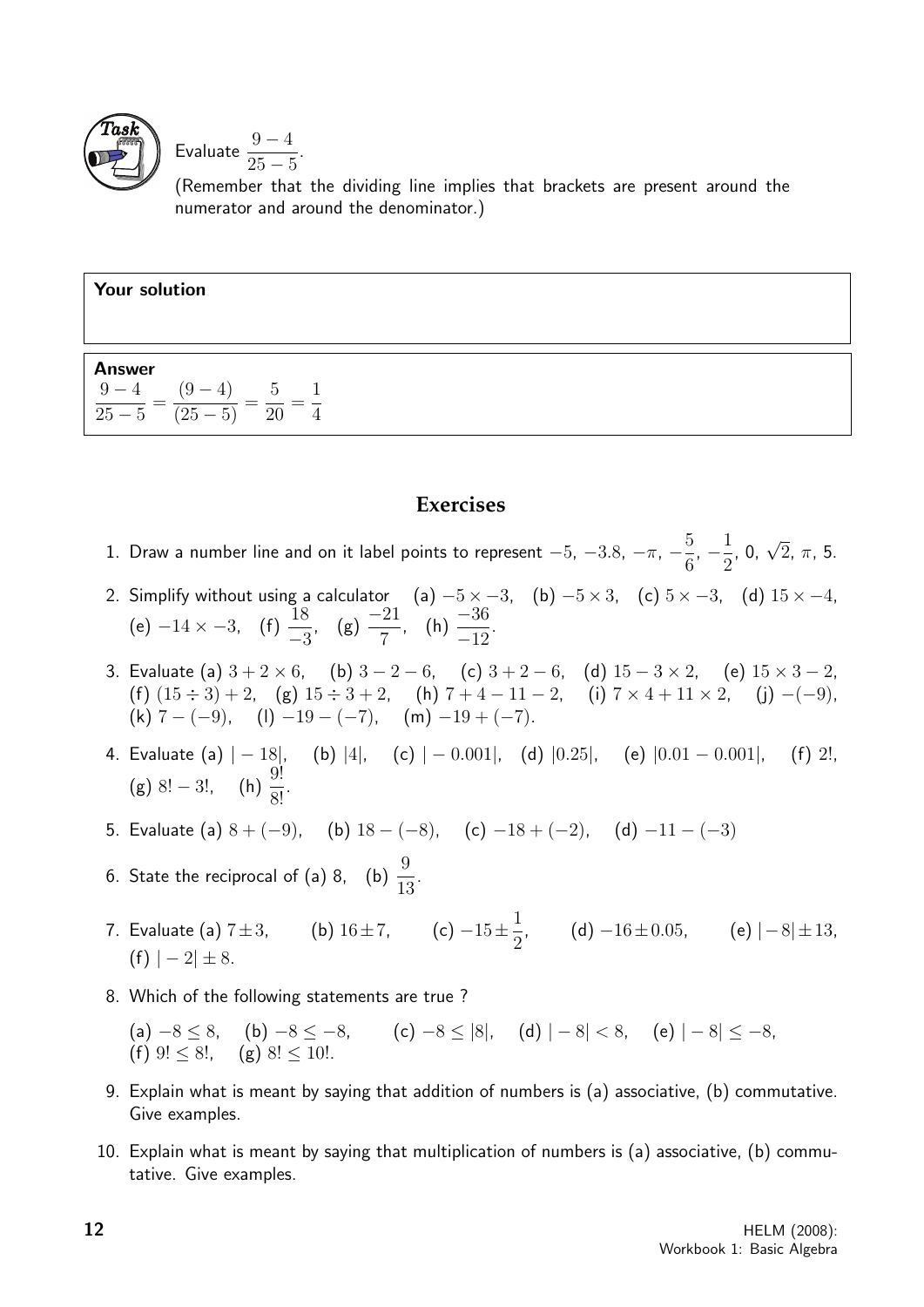



## **5. Using symbols**

Mathematics provides a very rich language for the communication of engineering concepts and ideas, and a set of powerful tools for the solution of engineering problems. In order to use this language it is essential to appreciate how symbols are used to represent physical quantities, and to understand the rules and conventions which have been developed to manipulate these symbols.

The choice of which letters or other symbols to use is largely up to the user although it is helpful to choose letters which have some meaning in any particular context. For instance if we wish to choose a symbol to represent the temperature in a room we might use the capital letter  $T$ . Similarly the lower case letter  $t$  is often used to represent time. Because both time and temperature can vary we refer to  $T$  and  $t$  as **variables**.

In a particular calculation some symbols represent fixed and unchanging quantities and we call these constants. Often we reserve the letters x, y and z to stand for variables and use the earlier letters of the alphabet, such as a, b and c, to represent constants. The Greek letter pi, written  $\pi$ , is used to represent the constant 3.14159.... which appears for example in the formula for the area of a circle. Other Greek letters are frequently used as symbols, and for reference, the Greek alphabet is given in Table 1.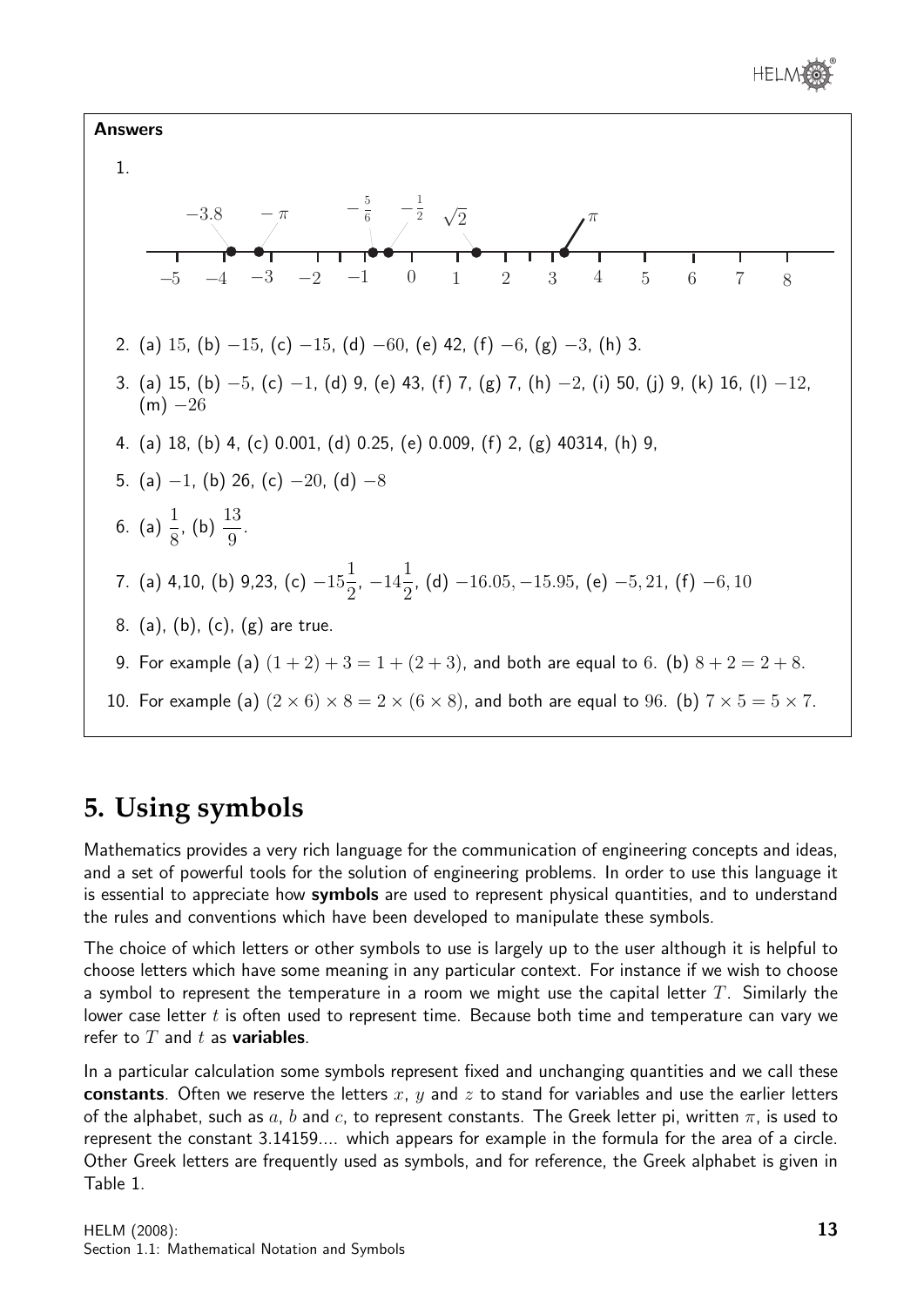| А          | $\alpha$   | alpha   |          | $\iota$        | iota    |   | $\mathcal{D}$ | rho     |
|------------|------------|---------|----------|----------------|---------|---|---------------|---------|
| В          | 3          | beta    |          | $\lambda$      | lambda  |   | $\tau$        | tau     |
| Γ          | $\gamma$   | gamma   | Κ        | $\kappa$       | kappa   |   | $\sigma$      | sigma   |
|            | $\delta$   | delta   | М        | $\mu$          | mu      |   | $\upsilon$    | upsilon |
| E          | $\epsilon$ | epsilon | N        | $\nu$          | nu      | Φ | Ø             | phi     |
| Ζ          |            | zeta    | Ξ        | È              | xi      | Х | $\chi$        | chi     |
| Η          | $\eta$     | eta     | $\theta$ | $\overline{O}$ | omicron | Ψ | ψ             | psi     |
| $_{\odot}$ | Ĥ          | theta   | Н        | $\pi$          | pı      |   | $\omega$      | omega   |

Table 1: The Greek alphabet

Mathematics is a very precise language and care must be taken to note the exact position of any symbol in relation to any other. If  $x$  and  $y$  are two symbols, then the quantities  $xy$ ,  $x^y$ ,  $x_y$  can all mean different things. In the expression  $x^y$  you will note that the symbol  $y$  is placed to the right of and slightly higher than the symbol x. In this context y is called a superscript. In the expression  $x_y$ , y is placed lower than and to the right of x, and is called a **subscript**.

**Example** The temperature in a room is measured at four points as shown in Figure 3.



**Figure 3:** The temperature is measured at four points

Rather than use different letters to represent the four measurements we can use one symbol,  $T$ , together with four subscripts to represent the temperature. Thus the four measurements are denoted by  $T_1$ ,  $T_2$ ,  $T_3$  and  $T_4$ .

## **6. Combining numbers together using** <sup>+</sup>,−,×,<sup>÷</sup>

#### **Addition (**+**)**

If the letters x and y represent two numbers, then their sum is written as  $x + y$ . Note that  $x + y$  is the same as  $y + x$  just as  $4 + 7$  is equal to  $7 + 4$ .

#### **Subtraction (**−**)**

Subtracting y from x yields  $x - y$ . Note that  $x - y$  is not the same as  $y - x$  just as  $11 - 7$  is not the same as  $7 - 11$ , however in both cases the difference is said to be 4.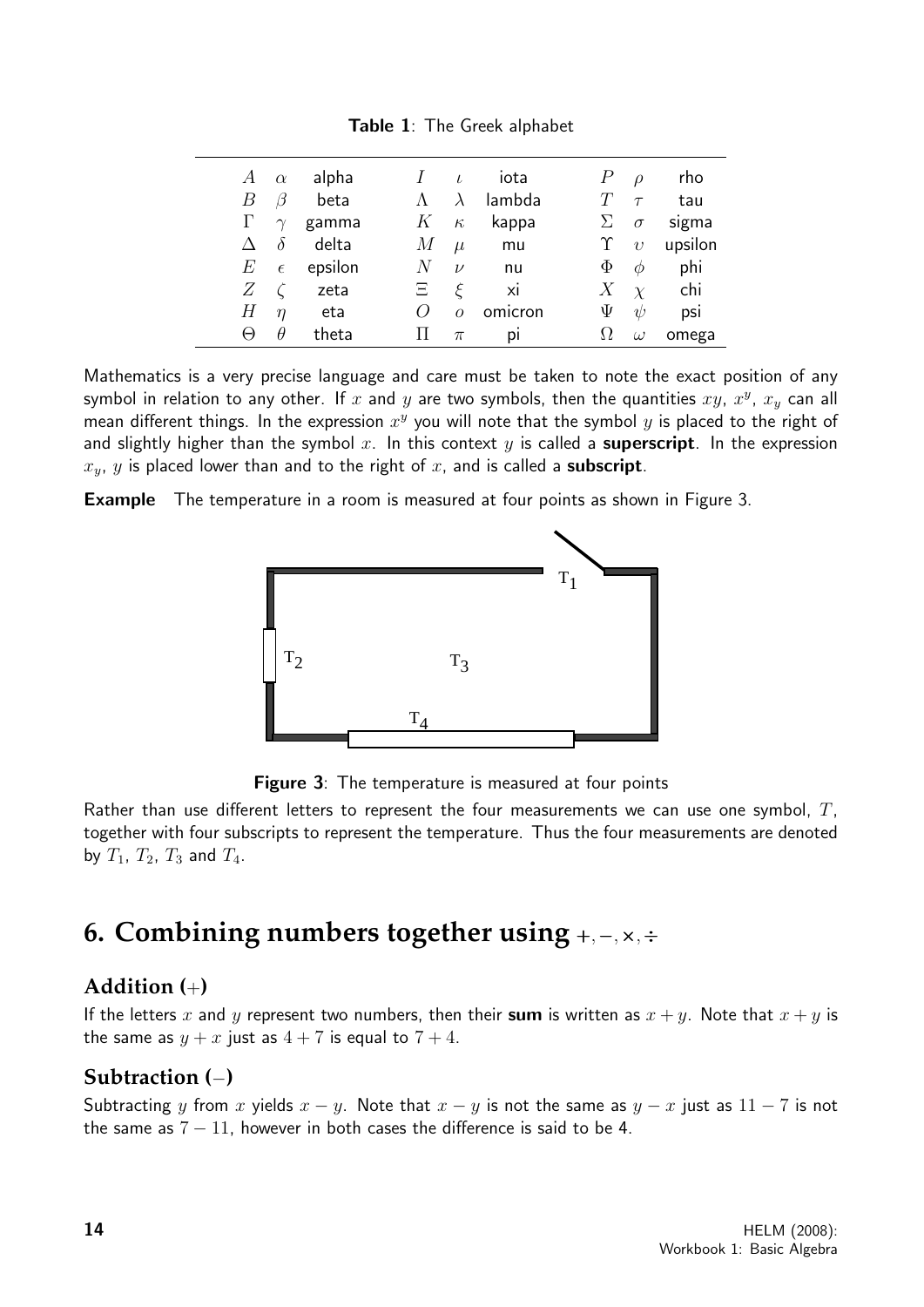#### **Multiplication (**×**)**

The instruction to multiply x and y together is written as  $x \times y$ . Usually the multiplication sign is omitted and we write simply  $xy$ . An alternative notation is to use a dot to represent multiplication and so we could write x.y The quantity  $xy$  is called the **product** of x and y. As discussed earlier multiplication is both commutative and associative:

i.e.  $x \times y = y \times x$  and  $(x \times y) \times z = x \times (y \times z)$ 

This last expression can thus be written  $x \times y \times z$  without ambiguity. When mixing numbers and symbols it is usual to write the numbers first. Thus  $3 \times x \times y \times 4 = 3 \times 4 \times x \times y = 12xy$ .

**Example 6**

Simplify (a)  $9(2y)$ , (b)  $-3(5z)$ , (c)  $4(2a)$ , (d)  $2x \times (2y)$ .

#### Solution

- (a) Note that  $9(2y)$  means  $9\times(2\times y)$ . Because of the associativity of multiplication  $9\times(2\times y)$ means the same as  $(9 \times 2) \times y$ , that is 18y.
- (b)  $-3(5z)$  means  $-3 \times (5 \times z)$ . Because of associativity this is the same as  $(-3 \times 5) \times z$ , that is  $-15z$ .
- (c)  $4(2a)$  means  $4 \times (2 \times a)$ . We can write this as  $(4 \times 2) \times a$ , that is  $8a$ .
- (d) Because of the associativity of multiplication, the brackets are not needed and we can write  $2x \times (2y) = 2x \times 2y$  which equals

 $2 \times x \times 2 \times y = 2 \times 2 \times x \times y = 4xy.$ 



#### Solution

The expression  $9(-2y)$  means  $9 \times (-2y)$ . Because of associativity of multiplication we can write this as  $9 \times (-2) \times y$  which equals  $-18y$ .

On the other hand  $9 - 2y$  means subtract  $2y$  from 9. This cannot be simplified.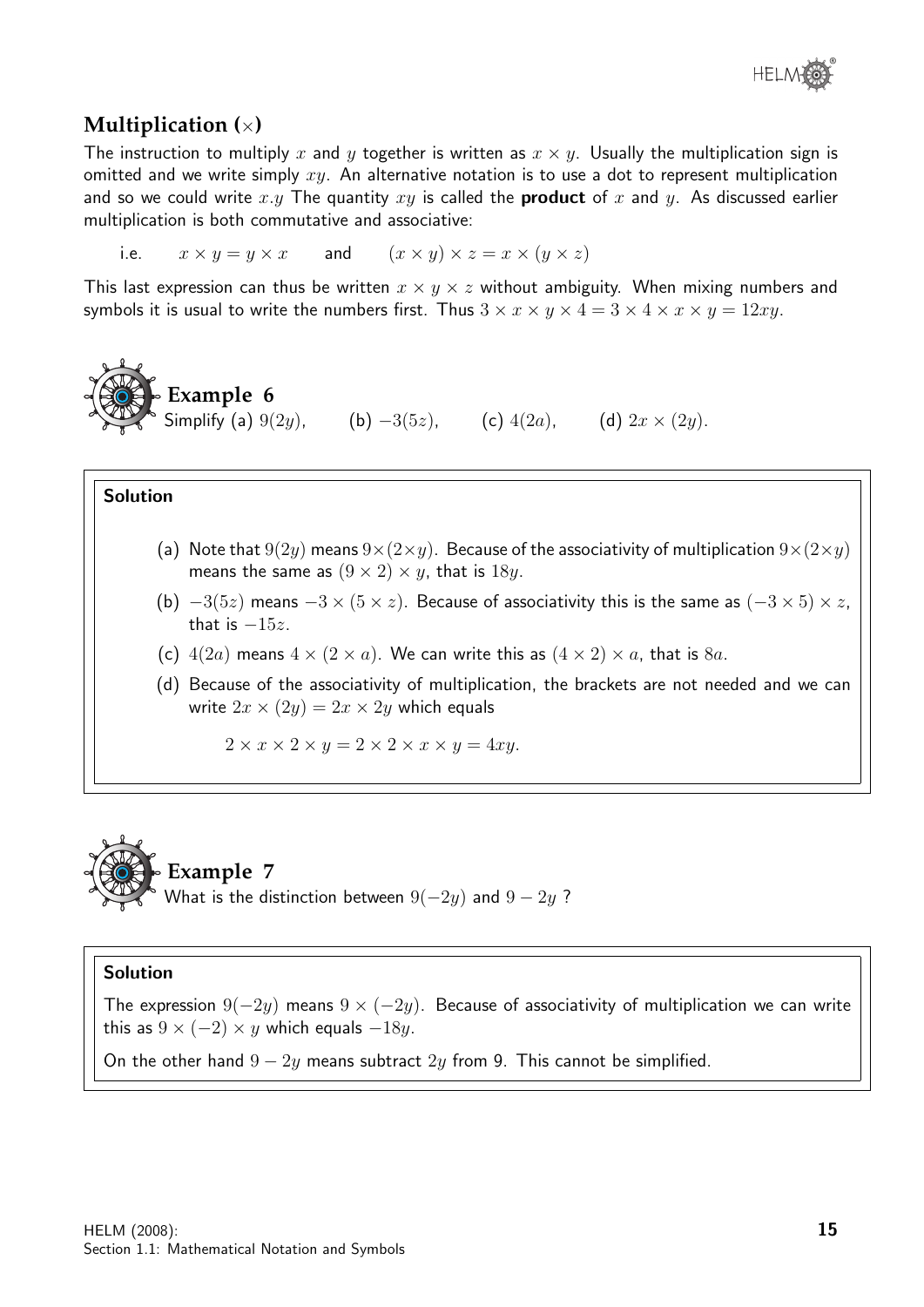#### **Division (**÷**)**

The quantity  $x \div y$  means  $x$  divided by  $y$ . This is also written as  $x/y$  or  $\frac{x}{y}$  $\hat{y}$ and is known as the **quotient** of  $x$  and  $y$ . In the expression  $\frac{x}{x}$  $\hat{y}$ the symbol  $x$  is called the  ${\bf numerator}$  and the symbol  $y$ is called the **denominator**. Note that  $x/y$  is not the same as  $y/x$ . Division by 1 leaves a quantity unchanged so that  $\frac{x}{1}$ 1 is simply  $x$ .

#### **Algebraic expressions**

A quantity made up of symbols and the operations  $+, -$ ,  $\times$  and  $/$  is called an **algebraic expression**. One algebraic expression divided by another is called an algebraic fraction. Thus

$$
\frac{x+7}{x-3} \qquad \text{and} \qquad \frac{3x-y}{2x+z}
$$

are algebraic fractions. The reciprocal of an algebraic fraction is found by inverting it. Thus the reciprocal of  $\frac{2}{3}$  $\overline{x}$ is  $\frac{x}{2}$ 2 . The reciprocal of  $\frac{x+7}{2}$  $x - 3$ is  $\frac{x-3}{7}$  $x + 7$ .



(a) 
$$
\frac{y}{z}
$$
, (b)  $\frac{x+z}{a-b}$ , (c) 3y, (d)  $\frac{1}{a+2b}$ , (e)  $-\frac{1}{y}$ 

#### Solution

(a)  $\frac{z}{z}$  $\hat{y}$ . (b)  $\frac{a-b}{a-b}$  $x + z$ . (c)  $3y$  is the same as  $\frac{3y}{4}$ 1 so the reciprocal of  $3y$  is  $\frac{1}{2}$  $3y$ . (d) The reciprocal of  $\frac{1}{1}$  $a+2b$ is  $\frac{a+2b}{1}$ 1 or simply  $a + 2b$ . (e) The reciprocal of  $-\frac{1}{2}$  $\hat{y}$ is  $-\frac{y}{4}$ 1 or simply  $-y$ .

Finding the reciprocal of complicated expressions can cause confusion. Study the following Example carefully.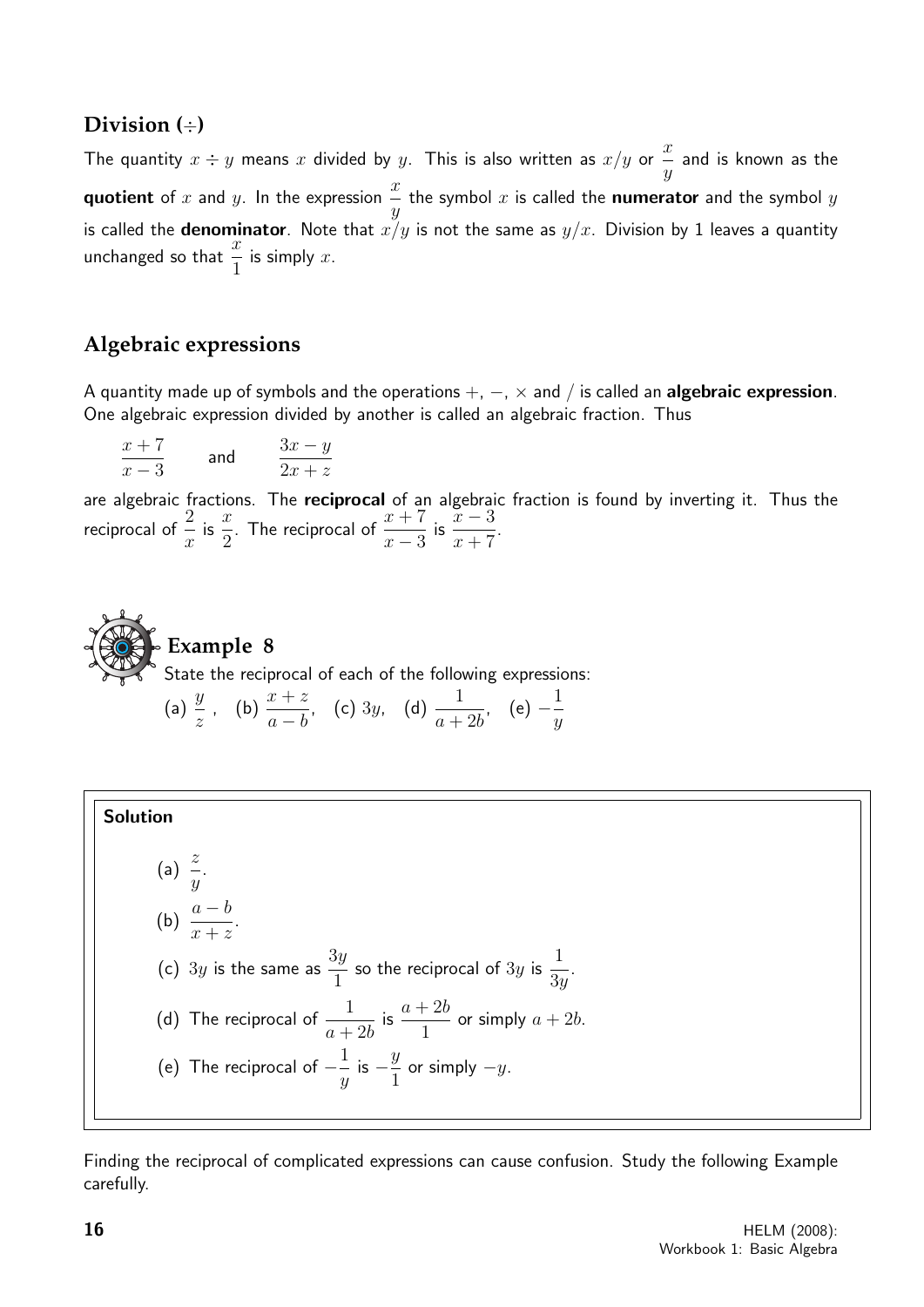

#### Solution (a) Because  $p + q$  can be thought of as  $\frac{p+q}{1-q}$ 1 its reciprocal is  $\frac{1}{1}$  $p + q$ . Note in particular that the reciprocal of  $p+q$  is  $\bold{not}$ 1 p  $+$ 1  $\overline{q}$ . This distinction is important and a common cause of error. To avoid an error carefully identify the numerator and denominator in the original expression before inverting. (b) The reciprocal of  $\frac{1}{10}$  $R_1$  $+$ 1  $R<sub>2</sub>$ is  $\frac{1}{1}$  $R_1$  $+$ 1  $R_{2}$ . To simplify this further requires knowledge of the addition of algebraic fractions which is dealt with in HELM 1.4. It is important to note that the reciprocal of  $\frac{1}{2}$  $R_1$  $+$ 1  $R<sub>2</sub>$ is not  $R_1 + R_2$ .

#### **The equals sign (**=**)**

The equals sign,  $=$ , is used in several different ways.

Firstly, an equals sign is used in **equations**. The left-hand side and right-hand side of an equation are equal only when the variable involved takes specific values known as **solutions** of the equation. For example, in the equation  $x - 8 = 0$ , the variable is x. The left-hand side and right-hand side are only equal when x has the value 8. If x has any other value the two sides are not equal.

Secondly, the equals sign is used in **formulae**. Physical quantities are often related through a formula. For example, the formula for the length,  $C$ , of the circumference of a circle expresses the relationship between the circumference of the circle and its radius, r. This formula states  $C = 2\pi r$ . When used in this way the equals sign expresses the fact that the quantity on the left is found by evaluating the expression on the right.

Thirdly, an equals sign is used in *identities*. An identity looks just like an equation, but it is true for all values of the variable. We shall see shortly that  $(x - 1)(x + 1) = x^2 - 1$  for any value of  $x$ whatsoever. This mean that the quantity on the left means exactly the same as that on the right whatever the value of x. To distinguish this usage from other uses of the equals symbol it is more correct to write  $(x - 1)(x + 1) \equiv x^2 - 1$ , where  $\equiv$  means 'is identically equal to'. However, in practice, the equals sign is often used. We will only use  $\equiv$  where it is particularly important to do so.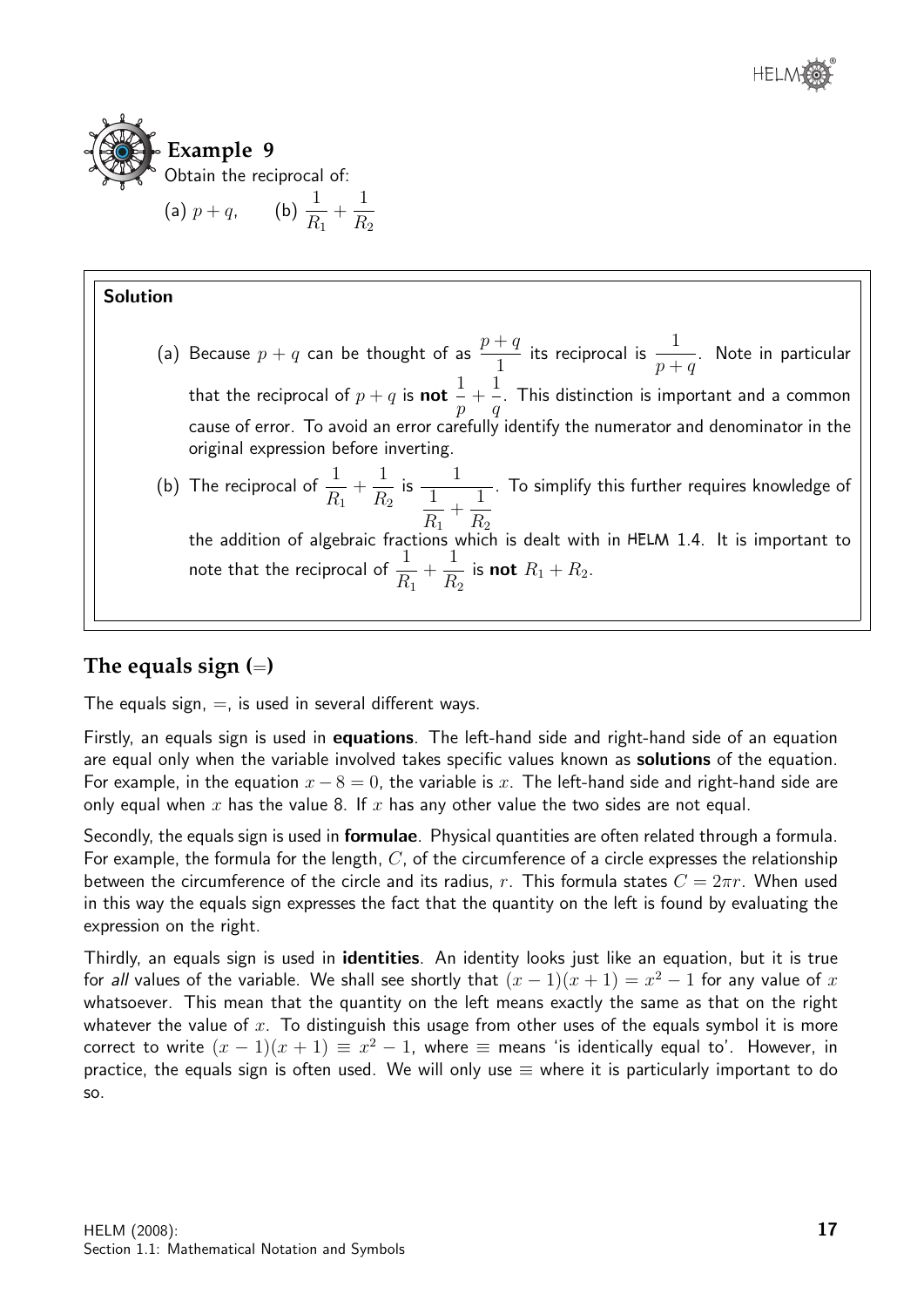#### The 'not equals' sign  $(\neq)$

The sign  $\neq$  means 'is not equal to'. For example,  $5 \neq 6$ ,  $7 \neq -7$ .

#### **The notation for the change in a variable (**δ**)**

The change in the value of a quantity is found by subtracting its initial value from its final value. For example, if the temperature of a mixture is initially 13 $°C$  and at a later time is found to be 17 $°C$ , the change in temperature is  $17 - 13 = 4$ °C. The Greek letter  $\delta$  is often used to indicate such a change. If x is a variable we write  $\delta x$  to stand for a change in the value of x. We sometimes refer to  $\delta x$  as an **increment** in x. For example if the value of x changes from 3 to 3.01 we could write  $\delta x = 3.01 - 3 = 0.01$ . It is important to note that this is **not** the product of  $\delta$  and x, rather the whole symbol ' $\delta x$ ' means 'the increment in  $x'$ .

#### **Sigma (or summation) notation**  $(\sum)$

This provides a concise and convenient way of writing long sums. The sum

 $x_1 + x_2 + x_3 + x_4 + \ldots + x_{11} + x_{12}$ 

is written using the capital Greek letter sigma,  $\sum$ , as

$$
\sum_{k=1}^{12} x_k
$$

The symbol  $\sum$  stands for the sum of all the values of  $x_k$  as  $k$  ranges from 1 to 12. Note that the lower-most and upper-most values of  $k$  are written at the bottom and top of the sigma sign respectively.



#### Solution We must let  $k$  range from 1 to 5. 5  $k=1$  $k^3 = 1^3 + 2^3 + 3^3 + 4^3 + 5^3$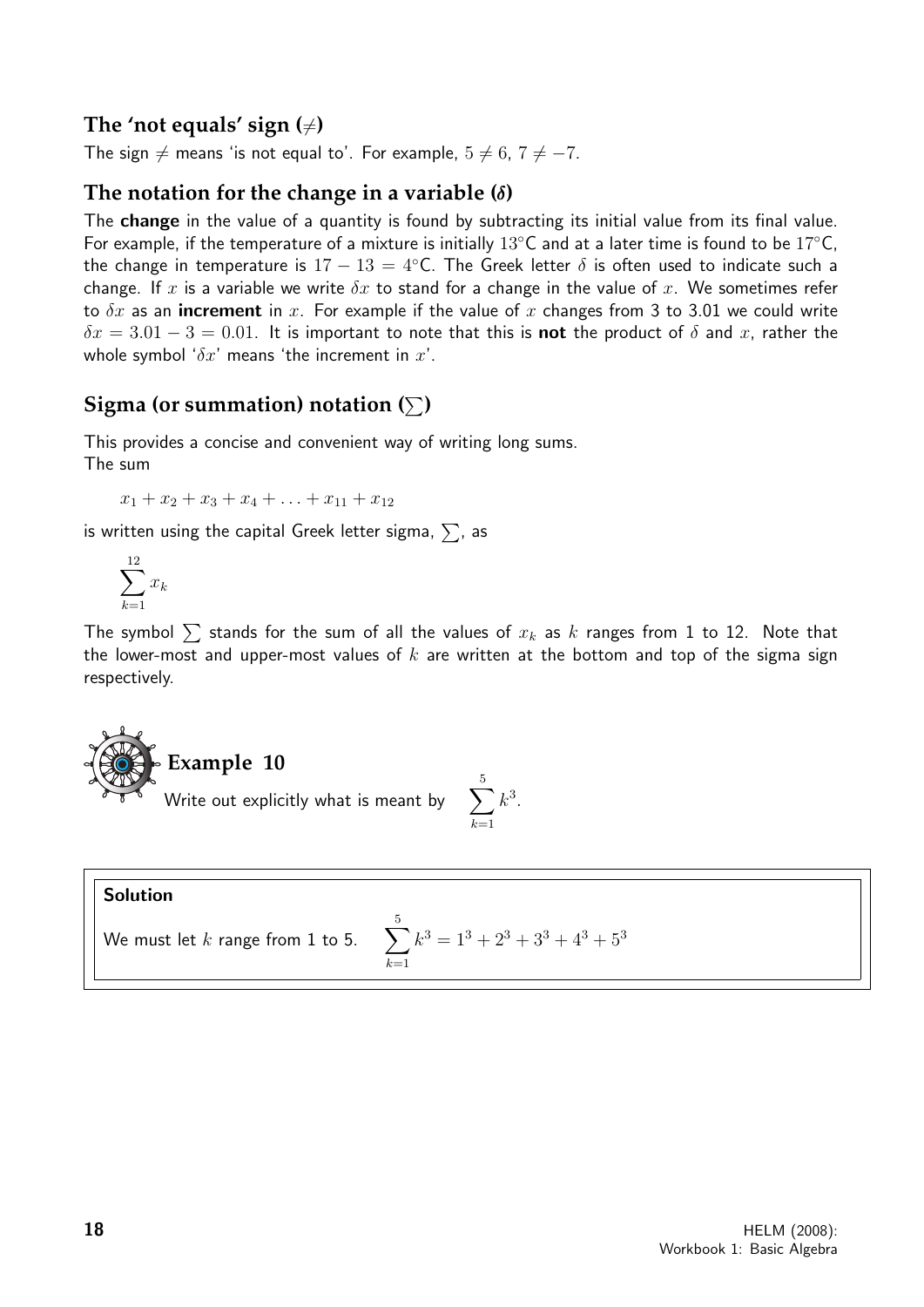Express 
$$
\frac{1}{1} + \frac{1}{2} + \frac{1}{3} + \frac{1}{4}
$$
 concisely using sigma notation.

Each term has the form  $\frac{1}{1}$ k where  $k$  varies from 1 to 4. Write down the sum using the sigma notation:



**Example 11**  
Write out explicitly (a) 
$$
\sum_{k=1}^{3} 1
$$
, (b)  $\sum_{k=0}^{4} 2$ .

#### Solution

(a) Here  $k$  does not appear explicitly in the terms to be added. This means add the constant 1, three times.

$$
\sum_{k=1}^{3} 1 = 1 + 1 + 1 = 3
$$
  
In general 
$$
\sum_{k=1}^{n} 1 = n.
$$
  
(b) Here *k* starts at zero so there are *n* + 1 terms where *n* = 4:  

$$
\sum_{k=0}^{4} 2 = 2 + 2 + 2 + 2 + 2 = 10
$$